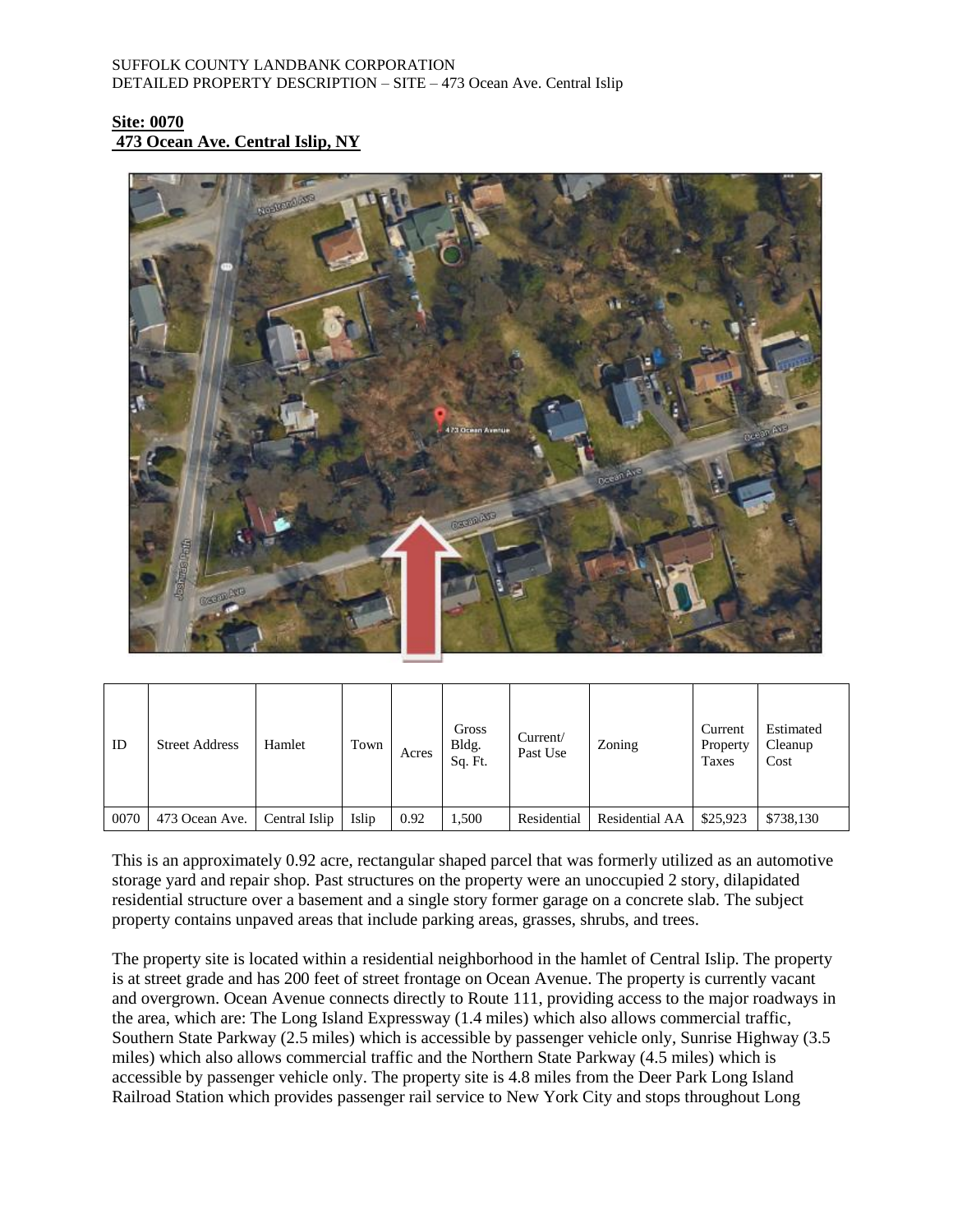Island. Bus transportation in the area is provided by Suffolk County Transit and has routes that connect across long Island. McArthur Airport is located 10 miles from the property site and provides direct or connecting flights to most cities.

The property is currently legally owned by 473 Realty Corp. however, the taxes have been in arrears for multiple years and these liabilities have been transferred to the Suffolk County Comptroller's office. The 2016/2017 tax bill was \$25,923.60

A limited Phase I Environmental Site Assessment ("ESA") was performed on behalf of the SCLBC and the County in September 2014, followed by a limited Phase II in August 2017. The assessments found multiple environmental conditions which will require remediation. Links to the downloadable reports can be found below.

- Phase I [Environmental Site Assessment](https://www.dropbox.com/s/ixg0uanxb5vuivt/Phase%201%20-%20473%20Ocean%20Ave.%2C%20Central%20Islip%20%2014-29752.pdf?dl=0)
- [Phase II Environmental Site Assessment](https://www.dropbox.com/s/jrc1hj18t0oj5u1/Phase%20II%20-%20473%20Ocean%20Ave.%2C%20Central%20Islip%20%2017-37394.pdf?dl=0)

**Note:** The SCLBC does not make any representation regarding the presence or absence of hazardous materials or any other environmental conditions that may impact the value of the site, environmental liability or any future development thereon.

# **Zoning and Reuse Opportunities**

The subject property is located in the Residential AA zoning district as regulated by the Town of Islip. The Residential AA zoning district allows for residential single-family dwellings. Based on current zoning, the subject property could potentially be subdivided for two residential single-family home plots. However, actual approval would be required.

For a list of permitted uses under Residential AA zoning, please visit Town of Islip Code at <https://ecode360.com/7703991>

## **Surrounding Land Use**

The land use surrounding the site is primarily residential, consisting of single-family homes.

## **Local Area Description – Central Islip CDP**

The site is located within the Town of Islip, which is the local zoning authority and it within the Central Islip Census Designated Place. Relevant demographic information can be found below.

|                                      | <b>Suffolk County</b> | Town of Islip | Central Islip CDP |
|--------------------------------------|-----------------------|---------------|-------------------|
| Population                           | 1,501,373             | 335,543       | 34,450            |
| Pop. Density (Person<br>Per Sq. Mi.) | 1,637                 | 3,215         | 4,398             |
| Median Age                           | 40.6                  | 37.9          | 33.5              |
| Number of Companies                  | 153,688               | 28,753        |                   |
| % High School<br>Graduate or Higher  | 89.9%                 | 85.4%         | 71.9%             |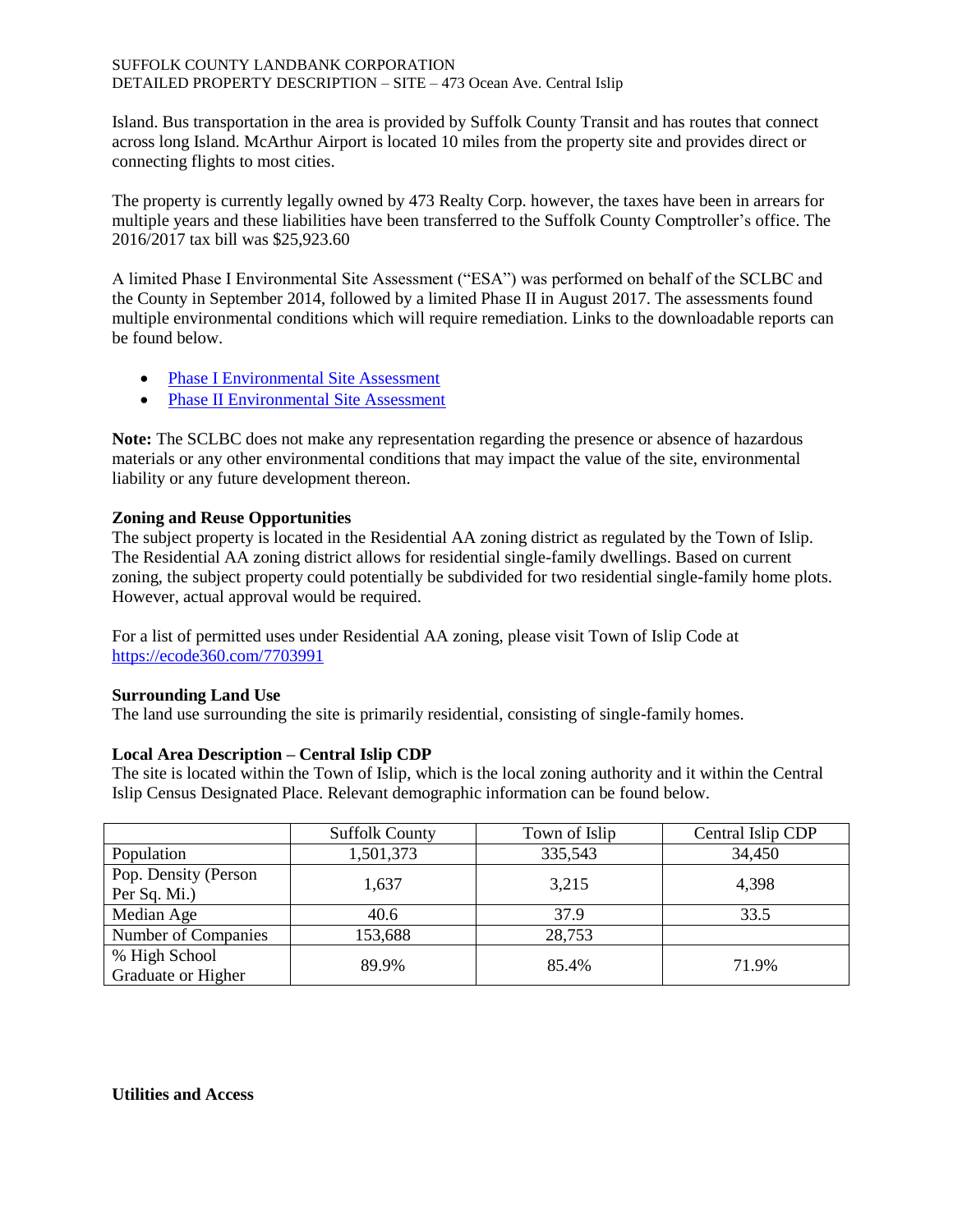## *Electric*

Electric connection is available at the site and is provided by PSEG-LI. The condition of the electrical system on-site is unknown

## *Heating*

Natural gas service is available in proximity to this location and is provided by National Grid. Conditions of the onsite HVAC systems are unknown.

## *Water*

Public water in the area is provided by the Suffolk County Water Authority. Conditions of the plumbing system are unknown.

## *Sewage/Sanitary*

The site is not currently located within a sewer district